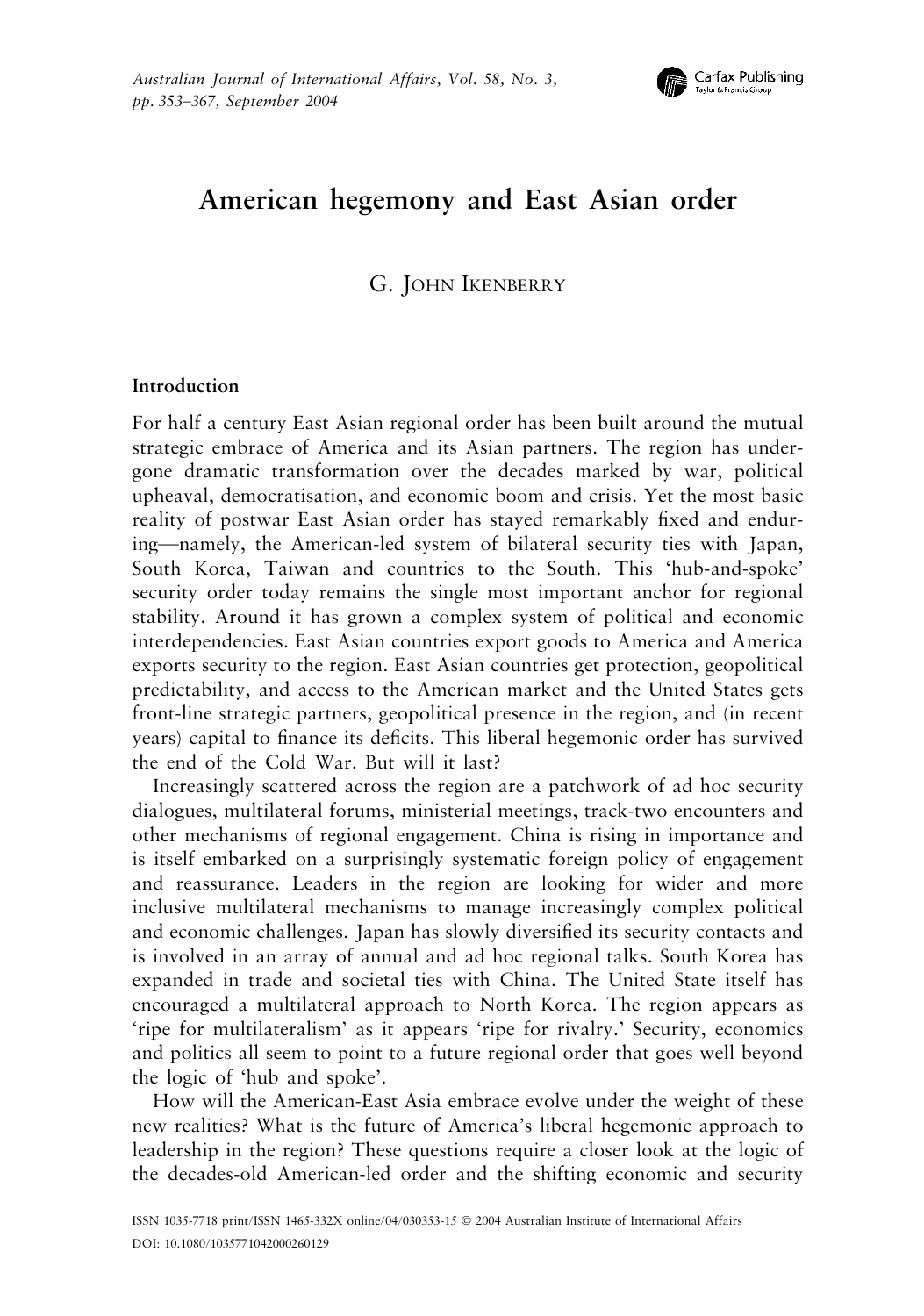*forces at work today. What are the limits and possibilities for more formal and coherent multilateral security arrangements in the region? What incentives continue to exist in Washington—as well as in Tokyo and Seoul and elsewhere in the region—for holding onto the bilateral, hub-and-spoke security system?*

*In this article I argue that the old American hegemonic order will remain a critical component of East Asian order for decades to come. The bilateral pacts serve multiple and complex security and political purposes for both the United States and its East Asian partners—a security order that is not easily replaced. Even China has incentives to preserve and work within an American hub-and-spoke system in the short and medium term. The American-East Asian order is an intensely complex and symbiotic political system. Alternative regional orders might involve movement toward a balance of power system, a bipolar Sino-American standoff, or a more institutionalised multilateral political community. But none of these orders seems likely in the next decade or so.*

*The dangers to today's liberal hegemonic order are twofold. One is the growing duality and disjunction between where the region sees its economic and security futures. Economically, most East Asian countries increasingly expect their future economic relations to be tied to China. In terms of security, most of these countries continue to expect to rely on American alliance protection. Indeed the rise of China makes this American security tie valuable. The question is: can the region remain stable when its economic and security logics increasingly diverge? The other danger is American security choices. Will the United States continue to invest political capital in its own regional order? More fundamentally, is a unipolar American world order compatible with strong bilateral security ties with old partners who are less important in confronting new terrorist-oriented security threats?*

*I will look first at the basic logic of the postwar American-led East Asian liberal hegemonic order. After this I will explore the new challenges to this order. The challenge for both the United States and its partners in the region is to envisage a future regional order that involves more multilateral forms of security and political cooperation. But this needs to be done in a way that does not undermine the stabilising features of today's bilateral-based regional order.*

#### *Bilateral alliances and American hegemony*

*America's relationship with East Asia is built on hard bilateral security ties and soft multilateral economic relations. Embedded in this relationship is a set of grand political bargains between the United States and the countries in the region.1 The US-Japan alliance is the cornerstone of the security order, and the Asia-Pacific Economic Cooperation (APEC) forum and the trans-Pacific trade and investment system are the cornerstone of the economic order. The hub-and-spoke alliance system has its roots in the early Cold War and in the*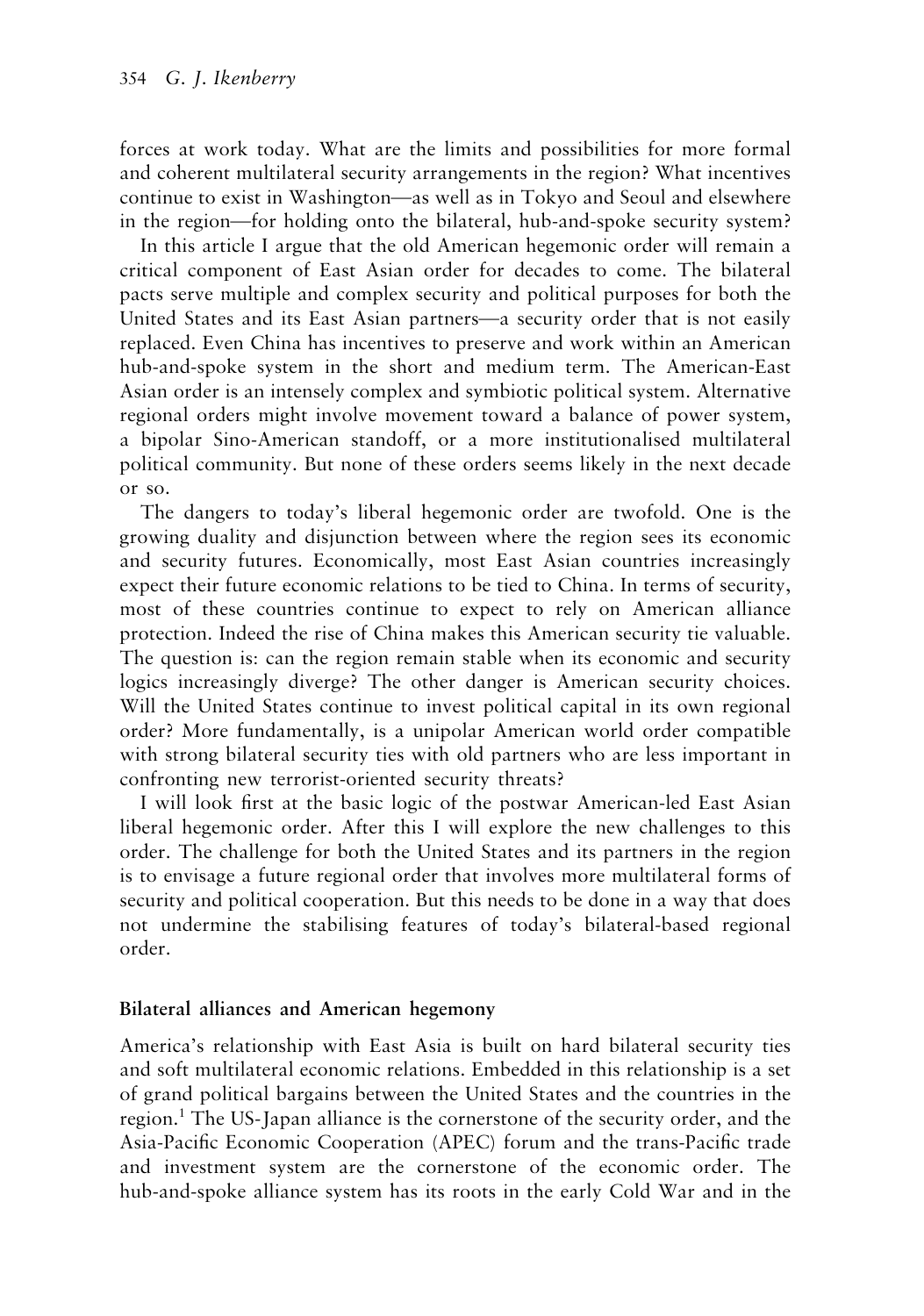*failure of multilateral security arrangements that were intended to mirror the Atlantic security pact. The US-Japan alliance was intended to deter the expansion of Soviet power and communism more generally in the Asia Pacific. This Cold War anti-Communist goal led the United States to use its occupation of Japan and military victory in the Pacific to actively shape the region—and it did so more successfully in Northeast Asia than in Southeast Asia. The United States offered Japan, and the region more generally, a postwar bargain: it would provide Japan and other countries with security protection and access to American markets, technology, and supplies within an open world economy; in return, Japan and other countries in the region would become stable partners that would provide diplomatic, economic, and logistical support for the United States as it led the wider, American-centred anti-Communist postwar order.*

*From the beginning, this bilateral security order has been intertwined with the evolution of regional economic relations. The United States facilitated Japanese economic reconstruction after the war and sought to create markets for Japanese exports, particularly after the closing of China in 1949. It promoted the import of Japanese goods into the US during the 1950s so as to encourage Japanese postwar economic growth and political stability. The American military guarantee to its partners in East Asia (and Western Europe) provided a national security rationale for Japan and the Western democracies to open their markets. Free trade helped cement the alliance, and in turn the alliance helped settle economic disputes. In Asia, the export-oriented development strategies of Japan and the smaller Asian 'tigers' depended on America's willingness to accept the imports of these countries and to live with huge trade deficits; alliances with Japan, South Korea, and other Southeast Asian countries made this politically tolerable.*

*The alliance system—and the US-Japan security pact in particular—has also played a wider stabilising role in the region. The American alliance with Japan has solved Japan's security problems, allowing it to forgo building up its military capability, thereby making it less threatening to its neighbours. This has served to solve or reduce the security dilemmas that would surface within the region if Japan were to rearm and become a more autonomous and unrestrained military power than it currently is. At the same time, the alliance makes American power more predicable than it would be if it were a free-standing superpower. This too reduces the instabilities and risk premiums that countries in the region would need to incur if they were to operate in a more traditional balance of power order. Even China has seen the virtues of the US-Japan alliance. During the Cold War the alliance was at least partially welcome as a tool to balance Soviet power—an objective that China shared with the United States. Even today, however, as long as the alliance does not impinge on China's other regional goals—most importantly, the reunification with Taiwan—it reduces the threat of a resurgent Japan.*

*The political bargain behind the East Asian regional hegemonic order was*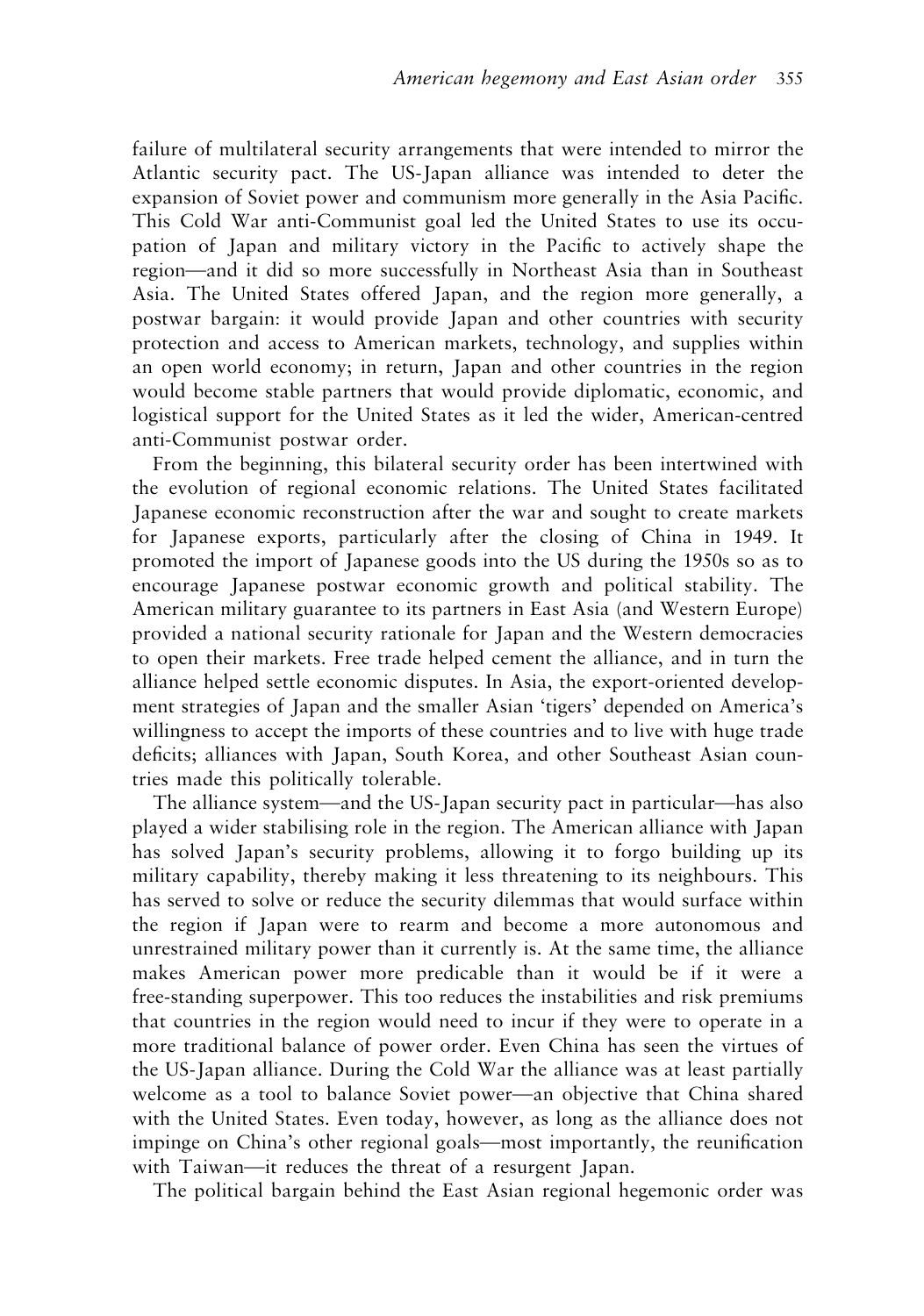*also aimed at making American power more predictable and user-friendly. If the United States worried about finding partners to help wage the Cold War and build an American-centred world order, these partners worried about American power—both its domination and its abandonment. Thus the East Asian regional bargain was also about the restraint and commitment of American power (Ikenberry 2001). The United States agreed to operate within bilateral and multilateral frameworks and the junior partners agreed to operate within and support the American order. American hegemony became more open, predictable, reciprocal, and institutionalised— and therefore more benign and tolerable. But the United States was able to lock other countries into operating within a legitimate and US-centred order.*

*Overall, there are three aspects of this regional hegemonic order that need emphasis. The first is the striking way in which the alliance system has played a more general role as the basis of regional political architecture. Alliances are traditionally seen as mechanisms to aggregate power to counter external threats. But the American alliance system has arguably played a more important role in managing relations between allies than in shielding these countries from external threats. The alliances bind the United States to the other major democratic states providing both parties with reassurances about their future relations. The alliances serve both to extend American power and to make it more predictable and user-friendly. The alliances give the weaker states in the alliance 'voice opportunities'—that is, they provide channels for regular access to the United States— which makes these states more likely to work with the United States than resist or work against it. The United States gains an institutionalised political presence in Europe and Asia. The stable and mutually agreeable security relations that emerge also have spillover effects in other realms—paving the way for deeper economic integration and political cooperation.*

*Second, the hub-and-spoke American security order has been crucial for the emergence of an open regional (and global) world economy. One of the striking developments in world order over the last fifty years is the rise of a truly open global economy. This was not an automatic or inevitable outcome. The roots of it reside in the 1940s as the United States— along with Great Britain and a few other countries—made choices about the organisation of markets and proceeded to put their power at the service of these goals. It is indeed difficult to imagine the rise of an open world economy without the parallel construction of a linked global security system. The pieces fit together: the United States provided security protection for European and East Asia states and underneath this security umbrella governments were encouraged to lower tariffs and pursue trade-oriented economic development strategies (Gilpin 2000: Ch.2).*

*There are several aspects to this linkage between security and open markets. First, the ability of the United States to build postwar order around binding security ties—anchored in the occupation and reintegration of Japan and West*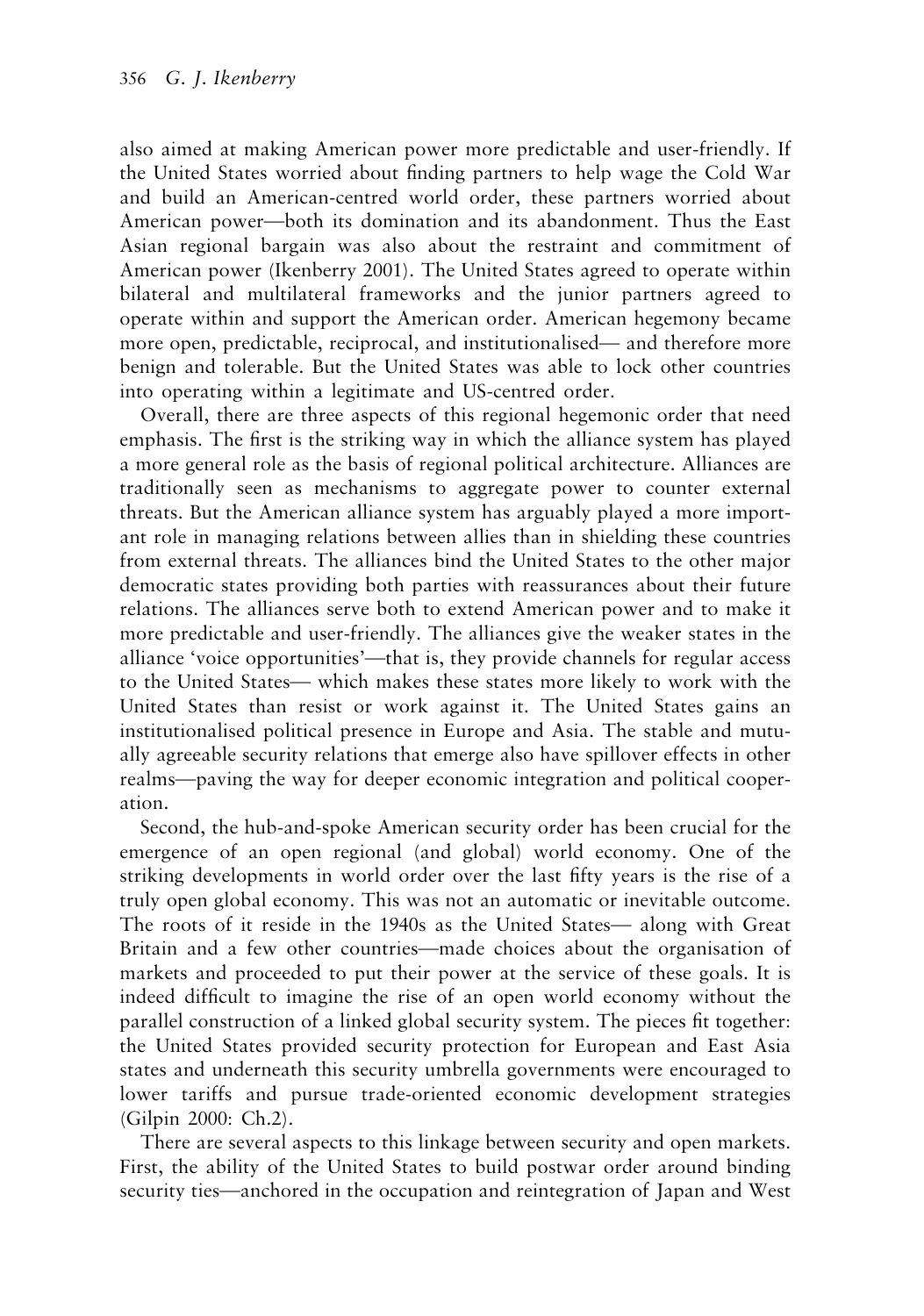*Germany—created an unprecedented 'great power peace' among the major non-communist great powers. These countries were tied together in a way that made a return to the balance of power and great power rivalry among them impossible. As a result, markets could develop. Governments did not need to pursue competitive 'relative gains' economic policies toward each other. The long-term interest that each of these parts of the American system had in free trade and open markets could be pursued without security risks. Even today, it is probably true that an open multilateral economic order still hinges on the indivisibility of security between Europe, the United States and Japan. If these three parts of the advanced industrial world broke into competitive security spheres, economic openness—and the joint gains this entails—would be put in jeopardy. If the alliances disappeared it is not inevitable that this world would break into regional blocks—but a dramatic fragmentation in the security structure would bias politics and economic policies in that direction.*

*The second way that the American security umbrella mattered is in East Asia political-economic development. It is difficult to imagine that the East Asian tigers—South Korea, Taiwan, Hong Kong, Singapore, and others would have been able to pursue an export-oriented development path without close security ties to the United States. Because these countries were allies, the United States was able to see the economic success of these countries as a security asset to America. The long-term balance of payments deficits that the United States ran as a result of this and other trade relationships was tolerable because economic growth and integration in this part of the world was linked to America's larger alliance-security system.*

*The classic discussion of trade and peace starts with the liberal premise that* free trade and open markets have a pacifying effect on states (Mansfield *et al.*) *2003). The argument made here turns this logic around. It is the security structure that provides political supports and reinforcements for the open world economy. When Washington makes decisions on its alliance relationships it is important that it also factor in the implications that follow for the organisation of the world economy.*

*Finally, the specific way in which American security relations were established in East Asia reflects the specific postwar power realities and array of countries in the region. The United States was less determined or successful in establishing a multilateral order in East Asia. Proposals were made for an East Asian version of NATO but security relations quickly took the shape of bilateral military pacts. Conditions did not favour Atlantic-style multilateralism: Europe had a set of roughly equal-sized states that could be brought together in a multilateral pact tied to the United States, while Japan largely stood alone.2 But another factor mattered as well: the United States was both more dominant in East Asia and wanted less out of the region. This meant that the United States found it less necessary to give up policy autonomy in exchange for institutional cooperation in Asia. In Europe, the United States had an elaborate agenda of uniting European states, creating an institutional*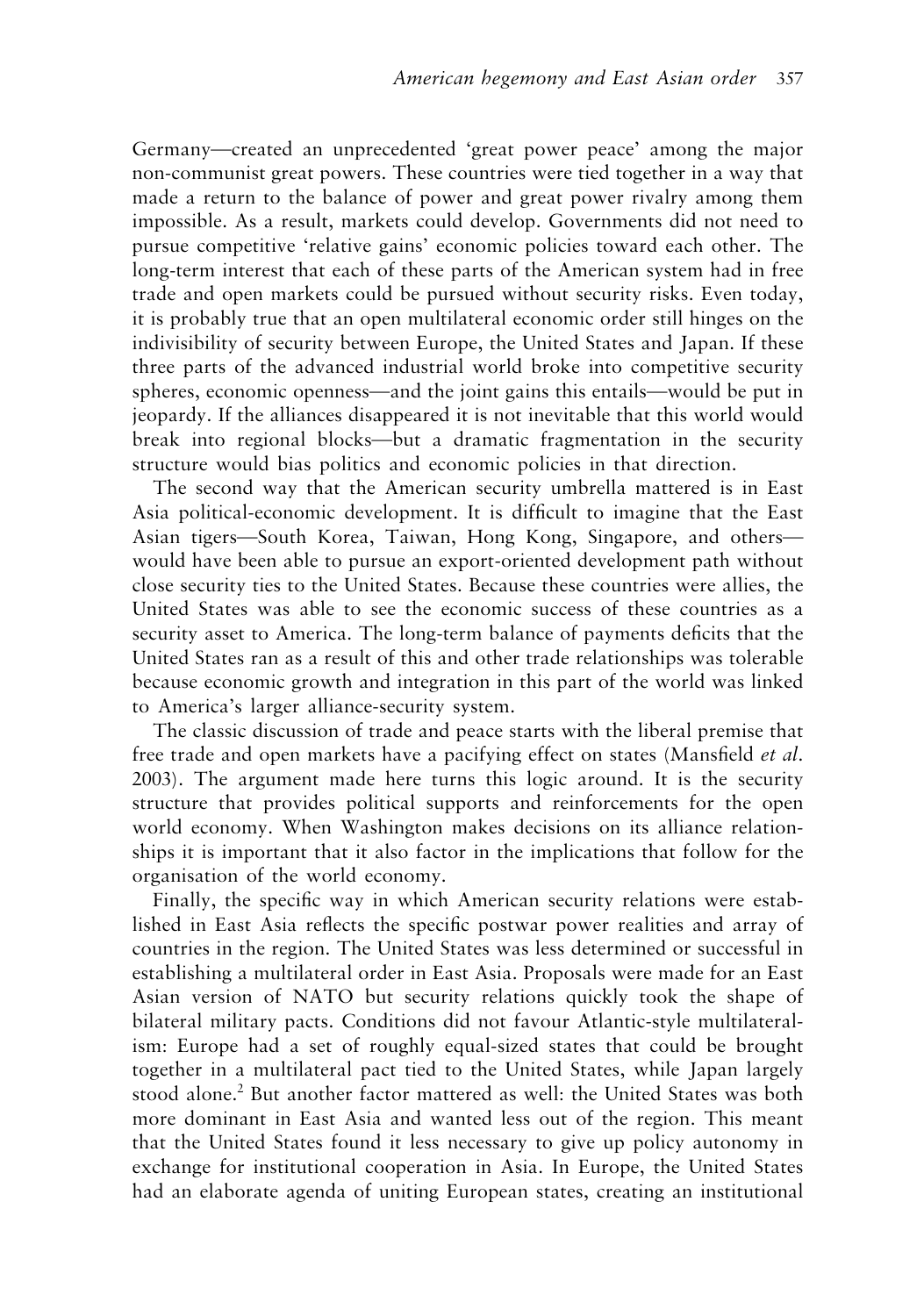*bulwark against communism, and supporting centrist democratic governments. These ambitious goals could not be realised simply by exercising brute power. To get what it wanted it had to bargain with the Europeans and this meant agreeing to institutionally restrain and commit its power. In East Asia, the building of order around bilateral pacts with Japan, Korea and other states was a more desirable strategy because multilateralism would have entailed more restraints on policy autonomy. As Peter Katzenstein argues:*

*[i]t was neither in the interest of the United States to create institutions that would have constrained independent decision making in Washington nor in the interest of subordinate states to enter into institutions in which they would have minimal control while forgoing opportunities for free-riding and dependence reduction. Extreme hegemony thus led to a system of bilateral relations between states rather than a multilateral system than emerged in the North Atlantic area around the North Atlantic Treaty Organisation (NATO) and the European Community (Katzenstein 1997).*

*The logic of the hub-and-spoke security order is clear. A multilateral security system in East Asia—if it had been possible despite unfavourable circumstances within the region—would have entailed a more far-reaching reduction in America's freedom of action. In choosing to abide by the rules and commitments of a multilateral security order, the US would need to accept a reduction in its policy autonomy. But in exchange it expects other states to do the same. A multilateral bargain is attractive to a state if it concludes that the benefits that flow to it through the coordination of policies are greater than the costs of lost policy autonomy. In effect, the United States did not want as much from East Asia countries as it did from Western European countries. In Europe, the US wanted a unified Europe and a close partner in the Cold War. It needed to give more to European countries in the form of multilateral commitments than it needed to in East Asia. In the Pacific if was far more hegemonic and wanted less of other states. The bilateral option was an attractive tool around which to build political bargains and regional order.*

## *Challenges to liberal hegemony*

*The end of the Cold War and the shifting economic and political environment in East Asia have altered the region and present challenges to this postwar American regional hegemonic order. The geopolitical landscape has changed. Russia is now a weakened regional power. A resolution of the Korean standoff could also alter the underlying regional political bargains. The end of the Cold War required the United States to ask anew why it is stationing troops and protecting allies in the region.*

*But the logic of regional order and the political bargains that stand behind it remain surprisingly relevant—and the hegemonic order remains largely intact. The United States is still the most powerful state in the region—indeed*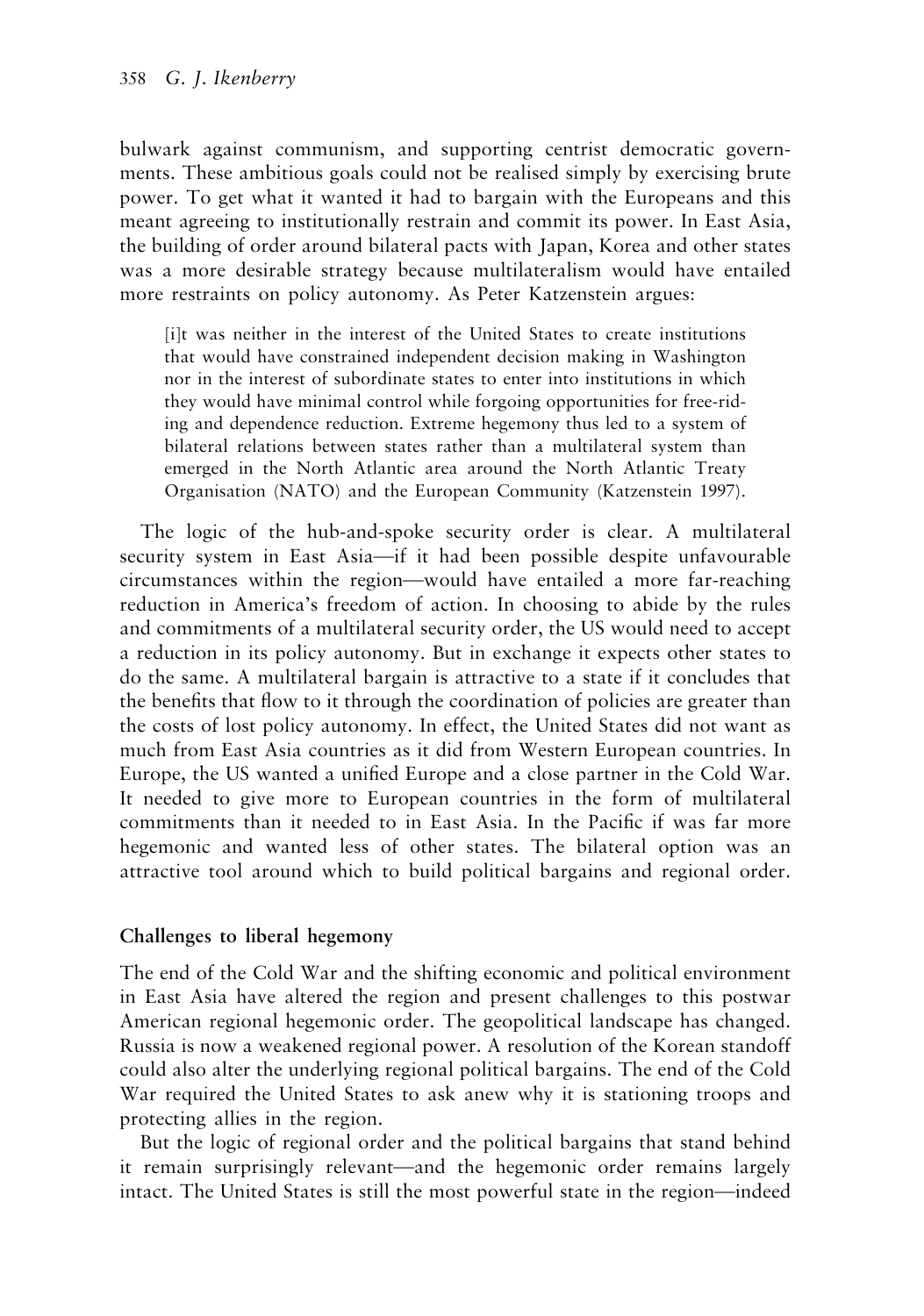*it has become a global unipolar power with unprecedented military and geopolitical capacities. Japan has suffered a decade of economic malaise. In the late 1990s, the United States surpassed Japan as the largest trade partner of the Association of Southeast Asian Nations (ASEAN). A large and perhaps growing array of regional vested interests—on both sides of the Pacific—is in favour of open trade and investment. Together, this creates incentives in the region to engage the United States and encourage it to establish restraints on and commitments to its power.*

*The United States during the 1990s did reassess its security involvement in the region and reaffirmed its postwar security leadership. The Nye Commission of the mid-1990s provided a critical intellectual and policy rationale for a continuation of the US security presence in the region (Nye 1995). The prevailing asymmetries of power and strategic interests thus make the basic bargain between the United States and its partners as much valued as during the Cold War.<sup>3</sup> But we can look more closely at several general developments that surely will alter the logic of American liberal hegemony in the region.*

#### *Unipolarity and the war on terrorism*

*The two most striking developments of the last few years have been the rise of American unipolar power and Washington's post-11 September war on terrorism. The United States began the 1990s as the world's only superpower but it continued to outpace the other major states throughout the decade. Japan has lagged behind and the European Union is turned inward. The United States also has expanded military spending while other countries have pursued reductions—and with recent budget increases, the United States is today spending as much as the rest of the world combined. Unlike any other period in the modern era, the world's leading state can operate today without the counter-balancing constraints of other great powers (Ikenberry 2002). Meanwhile, in the aftermath of 11/9, the Bush administration has dramatically redefined global security threats—and under the banner of the 'war on terrorism' it has invaded Afghanistan and Iraq. It has articulated new ideas about alliances, 'coalitions of the willing' and the preemptive use of force (White House 2002). How do these transformations alter the American hegemonic relationship with East Asia?*

*First, unipolarity appears to reinforce America's preference for a hub-andspoke approach to East Asia. Security bilateralism provides certain attractions for a powerful, security-providing state.<sup>4</sup> First, it allows the United States to pursue a divide and rule strategy among other states in the region. If Washington has a better relationship with each country than these countries have with each other, this enhances the ability of the United States to maintain*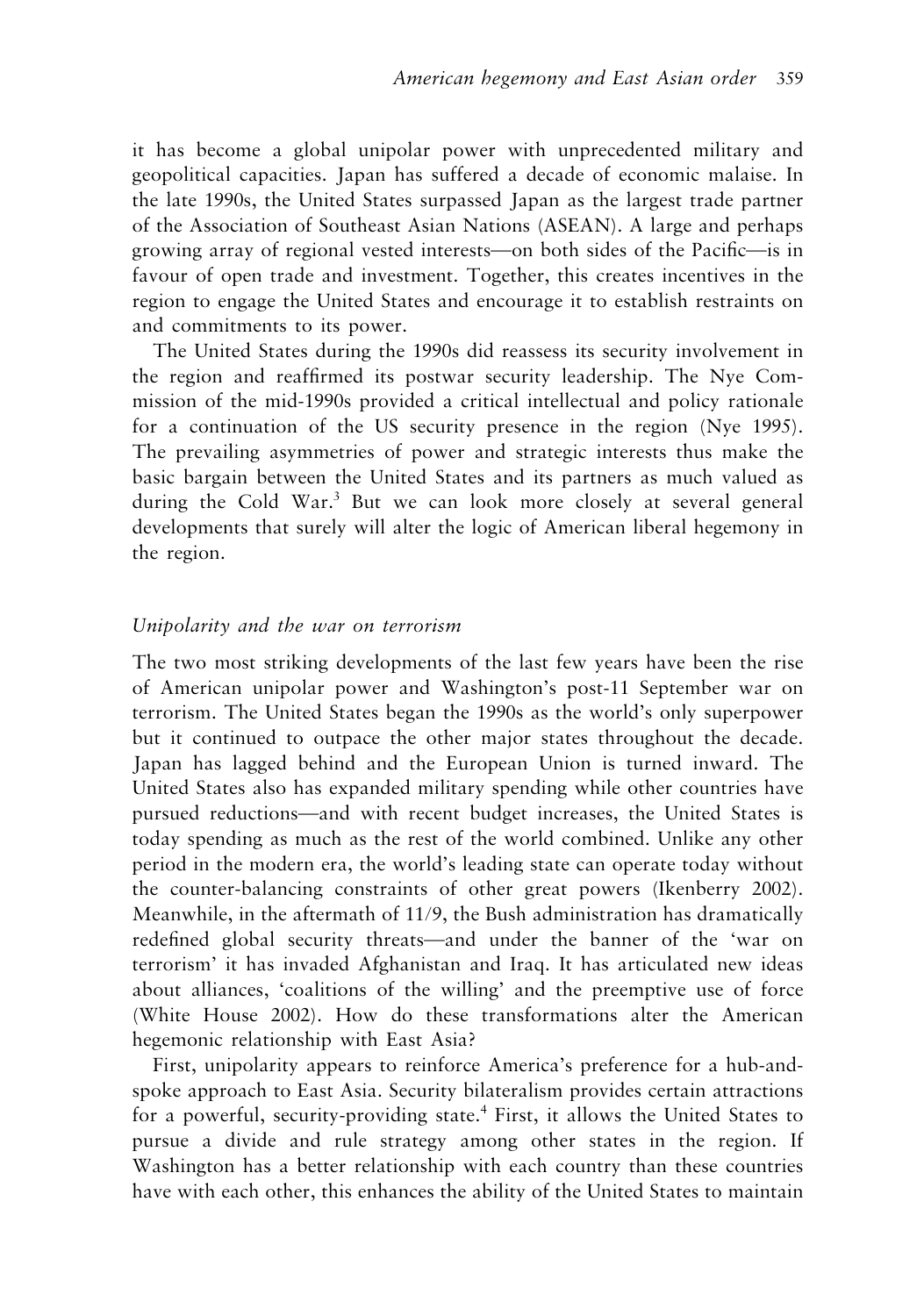*a leadership position. To encourage a multilateral system of states is to open up the possibility for a common front among weaker client states. Second, a multilateral security order would entangle the United States in more formal and demanding institutional relationships that would reduce its policy autonomy. To work bilaterally with individual countries—in which it holds the upper hand—gives the United States greater freedom of action. Third, the bilateral, hub-and-spoke arrangement provides opportunities for the United States to use its commanding power directly to shape the policies of its junior partners. It can more directly reward and punish these countries than it could in a multilateral security pact. It can deploy patronage politics, allowing it to translate its unipolar power into tangible regional outcomes. In other words, unipolarity entails expanded power disparities, and this situation serves to reinforce the bilateral logic that was present at the early moments of postwar order formation in the region.*

*But unipolarity would seem to have more mixed implications for America's junior partners in the region. On the one hand, the alliance relationship with the United States will be as important as before. It is the security tie that allows weaker partners to have direct access to Washington and to rescue some measure of predictability in its global and regional actions. Under conditions of unipolarity, it is less clear what restrains and disciplines the exercise of American power than it was in a Cold War world of bipolarity. So any institutionalised relationship with the US is desirable. But weaker states will also have incentives to find collective ways to jointly engage the United States. There is power in numbers, manifest in a sort of 'trade union' of American client states. So one would expect more regional cooperation—political and economic if not in security affairs—in response to rising American power. East Asian countries will want to supplement the hub-and-spoke system with greater regional multilateralism.<sup>5</sup>*

*The Bush administration's 'war on terrorism' approach to national security has another implication for the region. The new vision of national security devalues old security threats and alliance partnerships in favour of coalitions of the willing aimed at rogue states and terrorist networks. Fixed alliance arrangements are less necessary for Washington in this new security environment.6 This puts America's East Asian security partners in a difficult position. They are confronted with problems of commitment and entrapment. On the one hand, they must seek to keep Washington interested in the bilateral security commitment—and so they need to reaffirm and adapt their own capacities and commitments to accord with the changing American security vision. For example, both Seoul and Tokyo have made efforts to show themselves as able partners in American military campaigns in Afghanistan and Iraq. On the other hand, they also must worry about entrapment where they are led into military involvements that their own people will not support. These developments will surely continue to put stress on the basic security bargain that underlies the hub-and-spoke order.*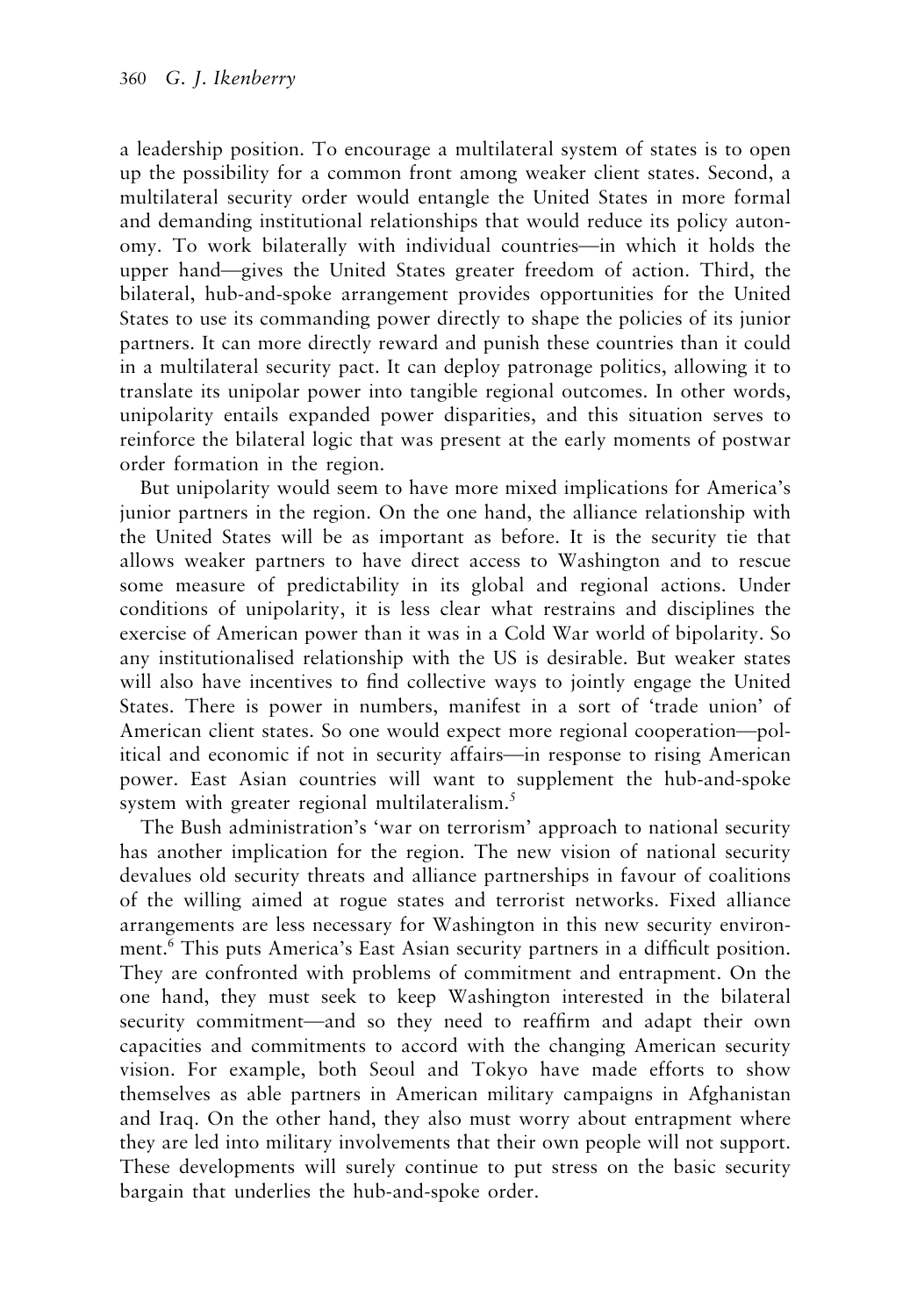#### *The rise of China*

*Over the Cold War era, China has been outside the American-centred East Asian security order. Indeed the emergence of communist China in the 1950s was a catalyst for security cooperation across the Pacific region, and it remained so even in the 1970s when Sino-American relations warmed. Today, the rise of China is an epochal development that will inevitably reshape the region over the long term. Its power is steadily growing across economic, political, and military domains. Its diplomatic influence has expanded in recent years with its decision to engage the region through involvement in groupings such as the ASEAN Regional Forum, ASEAN plus 3, and the six-party talks over North Korean. The Chinese economy is increasingly becoming the workshop of the world. How the East Asian regional order accommodates a rising China will be one of the great dramas of the new century.*

*There are at least two ways that a rising China could transform the region. One is by turning the region into a bipolar order organised around Chinese and American rivalry (Ikenberry and Mastanduno 2003). Countries in the region will increasingly find themselves facing strategic choices as to which regional coalition to join. Bipolarity will emerge in a process of Sino-American action and reaction leading to conflict and geopolitical balancing. A premise behind this possibility is that China's economic and military growth will increasingly thrust China into a role as regional rival, challenging American's hegemonic position in the region. An increasingly powerful China might be tempted to 'test the waters,' that is, probe the willingness of the United States to engage as Chinese officials spread their influence across the region. Tests could occur over Taiwan, the South China Sea, political instability in Indonesia, or perhaps the use of nuclear weapons by one party or the other. As China sought to challenge the legitimacy of a US-dominated regional system and propose its own alternative, it would seek the support of other states in the region.*

*In turn, the United States would likely respond by shifting from engagement of China to more active confrontation and containment. Any combination of China's questionable human rights practices, its nuclear espionage, its transfer of chemical and nuclear technology to other states hostile to the United States, its refusal to recognise US-supported investment and intellectual property rights, and its old-style anti-American rhetoric could provide the impetus for a hard-line American response. In this scenario, the United States would seek to strengthen its bilateral alliances with Japan and South Korea and direct them far more explicitly at the Chinese target. China would counter by soliciting its own regional allies—perhaps even Russia and India.*

*Although the Soviet-American bipolar struggle lasted forty years, it is not clear that this sort of Sino-American bipolar standoff would be as stable. China is far more dependent on the outside world for markets and resources. It does not have a rival ideology or a natural set of geopolitical allies. The*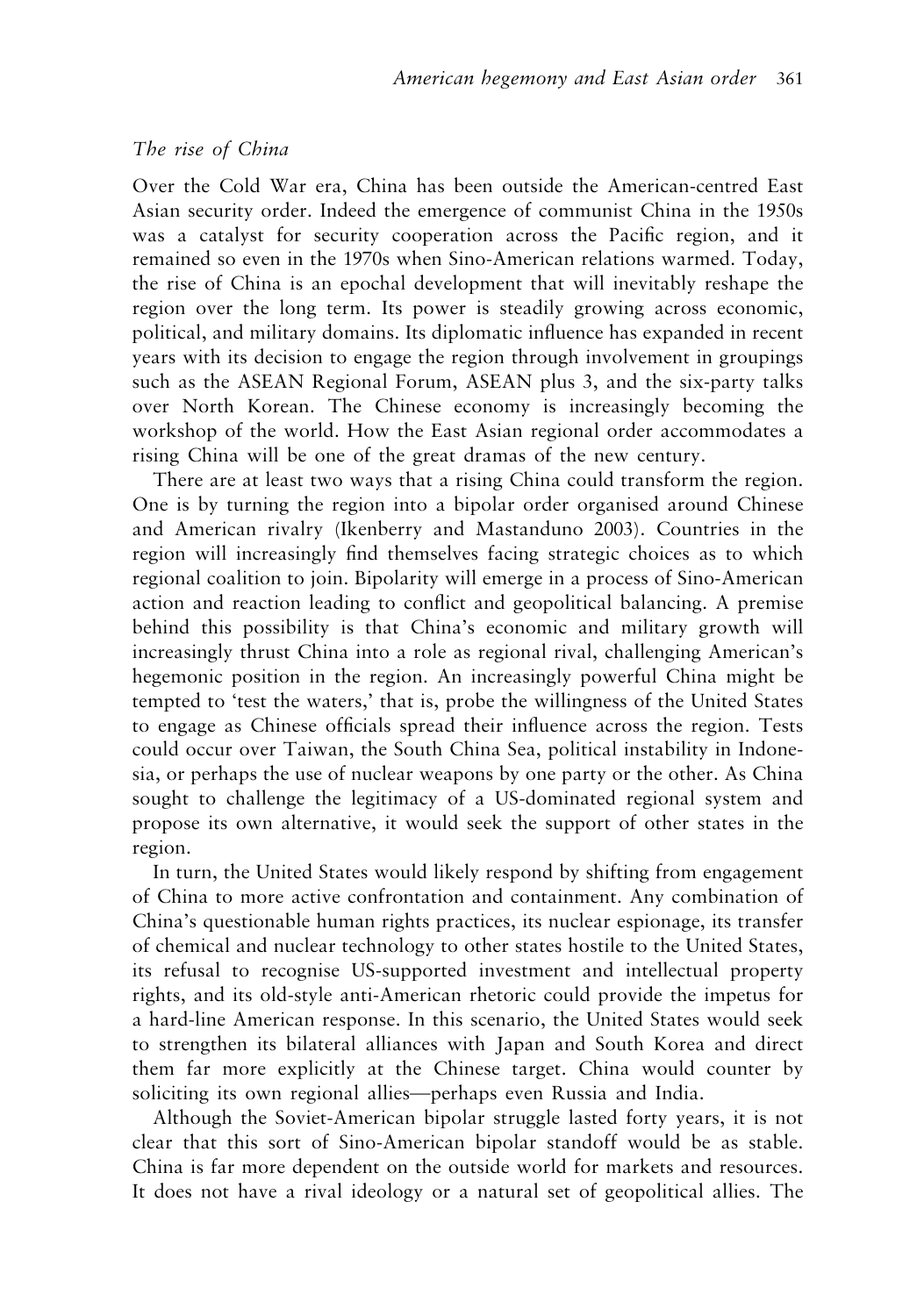*United States also would need to overcome likely fierce allied opposition and domestic economic resistance to regional order built on ongoing Sino-American confrontation. Japan and South Korea—and the American business community—would surely resist a sustained policy of containment.*

*A second possibility is that China would rise in power and gradually replace the United States as regional hegemon. East Asian political order would increasingly be organised around Beijing and its own bilateral ties to countries in the region.<sup>7</sup> This process might unfold in several phases. The first phase is the incremental reorientation of national economies in the region toward the booming Chinese market.<sup>8</sup> Businesses would increasingly make choices to invest and trade with China and loosen economic ties with the US. This new pattern of commercial activity would bring with it growing inter-governmental connections with Beijing. Solving problems and engaging in political dialogues to smooth business conflicts would help drive the process forward. In the meantime, social and cultural ties to China would also increase. The political and social identity of Japan, South Korea, and the ASEAN countries would evolve to accommodate a Sino-centred East Asia. Because Chinese economic and political rise would cause disruptions and insecurities in the region, various regional institutional mechanisms would be developed to ensure Chinese restraint and commitment. ASEAN plus 3 might be an encompassing political vehicle for the gradual rise of a Chinese-dominated region.*

*In this scenario, the region will experience—and willingly accept—a gradual replacement of American with Chinese hegemony. There are some doubts that this will happen. It is not at all clear that China will be able to establish sufficient restraints on its power to make its leadership palatable to its neighbours. Can an illiberal China fashion a liberal hegemonic order in East Asia? This vision of future regional order also depends on China remaining political stable and open as it continues the modernise. Chinese growth could flatten out and political turmoil within China could thwart the construction of a Sino-centred order. Also the United States itself would need to gradually remove itself from the region, which is not likely. American global strategic interests are likely to remain global—and a military presence in the region will be essential for decades to come. Other countries, such as Japan and India, are also likely to want an American security presence in East Asia if for no other reason than simply to provide a hedge against Chinese dominance.*

*What is interesting today is that China has seemingly chosen to accommodate itself to American hegemony, at least for the moment. The rhetoric of anti-American 'hegemonism' has ended. There are some indications that Beijing finds the hub-and-spoke security system in East Asia to be a useful vehicle for its own diplomacy. After all, the touchstone of this system is the array of bilateral 'special relationships' that the United States has with its partners in the region. Beijing, in effect, seems to be seeking to establish its own special bilateral relationship with Washington. If East Asia had a multilateral security order such as exists in Europe, its geopolitical integration*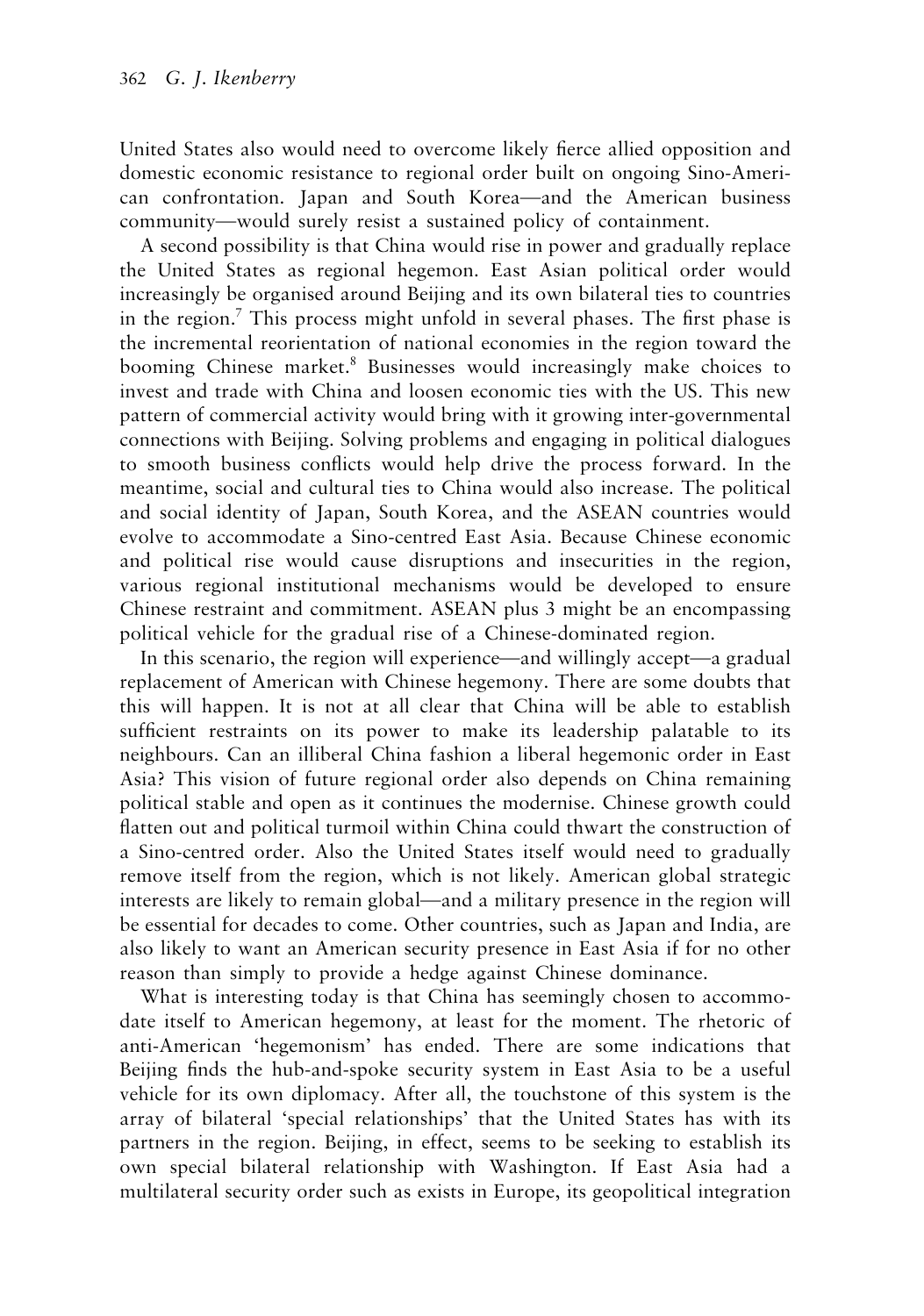*into the region would be much more difficult, fraught with formal institutional obstacles. But it is relatively easy to establish an informal Chinese 'spoke' in the East Asian system. China itself is pursuing bilateral and multilateral diplomacy in the region to reassure its neighbours (Goldstein 2003). These developments suggest that the future will entail more of an incremental adaptation of the existing order than its wholesale replacement with something new.*

## *Six-party talks and security multilateralism*

*A final development that challenges the US-led order in East Asia is the glimmerings of security multilateralism. In particular, the current six-party talks directed at a resolution of the nuclear crisis in North Korea offer one pathway forward toward a more cooperative security system in the region. One could imagine that these talks—which include South Korea, Japan, China, and the United States, along with North Korea and Russia—could evolve into a permanent security grouping. The ASEAN Regional Forum is also a vehicle that could evolve into a more general multilateral security organisation to manage regional stability. Such an East Asian multilateral order would be built on the logic of cooperative security rather than an a threat-based alliance and balance of power logic. The security organisation would promote strategic reassurance and cooperation, reducing the risks that security dilemma-driven conflict will reemerge (Ikenberry and Tsuchiyama 2002).*

*Multilateral security cooperation can come in a variety of forms. One minimalist version would simply involve greater cooperation among America's current security partners in the region. If cooperation became more formal and treaty-based, it could come to look more like the Atlantic security pact where the United States still leads the alliance but treaty partners are multilaterally bound to each other through military command, joint planning and operations, and collective security obligations. It took a massive postwar Soviet threat to trigger the formation of NATO's security multilateralism. It is not clear what would prompt such a security system in East Asia short of the total breakdown of relations with China. Some observers have proposed a more inclusive order that would bring China directly into regional security management. Retired Admiral Dennis Blair proposed the formation of an East Asia 'security community' that would tie the United States, Australia, Japan, South Korea, China and the smaller East Asian countries together in a security grouping (Blair and Hanley 2001).*

*Region-wide multilateral security dialogues and informal regional groupings are likely to grow in importance. China's current diplomacy of engagement and reassurance provides an opportunity for the six-party talks and other regional mechanisms to play a role that supplements the hub-and-spoke alliance system. Whether the region can make a more radical jump to a fully*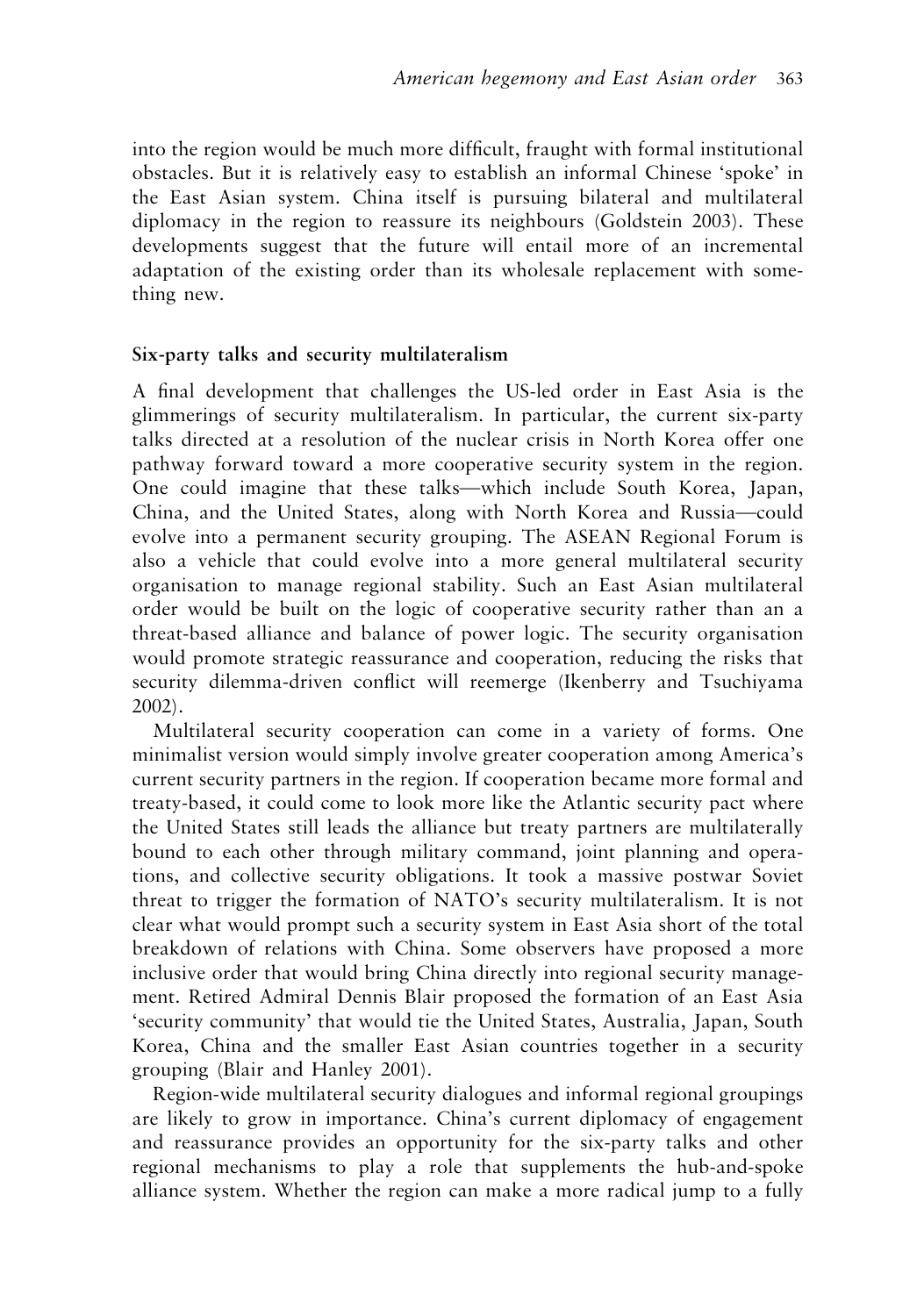*functional regional multilateral security system is more doubtful—at least in the next few decades. Such a transformation would require, in effect, the 'Europeanisation' of the Asia-Pacific—a coherent and self-conscious political community organised around shared values, interconnected societies, and effective regional institutions. Political community would become the core organising principle of regional order, offering to states within it the value of joint membership and a sense of identity beyond their borders. The community would possess institutions and mechanisms to foster integration and resolve political conflict (Ikenberry and Mastanduno 2003: conclusion).*

*The circumstances that will allow such a political community to emerge in the region are difficult to imagine. Europe took centuries to get to the stage where it was willing and able to take steps to move beyond regional order built around the nation-state. Nationalism and the nation-state system remain the dominant and most widely accepted features of political order in Asia. History and geography in East Asia are less congenial to shared political identity. Would the identity be trans-Pacific or East Asian? What are its core values, and on what common cultural, religious, or other type of foundation does it rest? The political integration of Europe only began after all the countries in the region became mature democracies. In contrast, one of the striking features East Asia is the wide diversity of regime types, and many of those that are democracies are still in the early phases of political development. China in particular remains the great political uncertainty in the region. For all these reasons, the presence of a political community in East Asia not likely to emerge any time soon.*

## *Conclusion*

*The American-led security system in East Asia is built on a more complex logic than is often assumed. East Asia as a region is typically compared unfavourably to Western Europe. In Europe, the major powers have fashioned a peaceful regional system around economic integration and an ambitious agenda for political union. By contrast, East Asia appears to be a decidedly more dangerous region governed by brute-power political realities. But over the last fifty years, the hub-and-spoke system of alliances has provided for remarkable region-wide stability despite the bloody wars inside Korea and Vietnam. The bilateral system has also supported a monumental economic transformation of the region. There is more complex architecture—disguised as Cold War-era alliances—than meets the eye.*

*In many ways, the most compelling reason that the American-led order may last for several more decades is that the alternatives are either not desirable or not attainable. Certainly, a hegemonic order is more desirable to most of the countries in the region than a bipolar Cold War standoff between the US and China. Hegemonic orders can be liberal and benign or coercive and exploitative. For most of the last half century, the American-led hegemonic order in*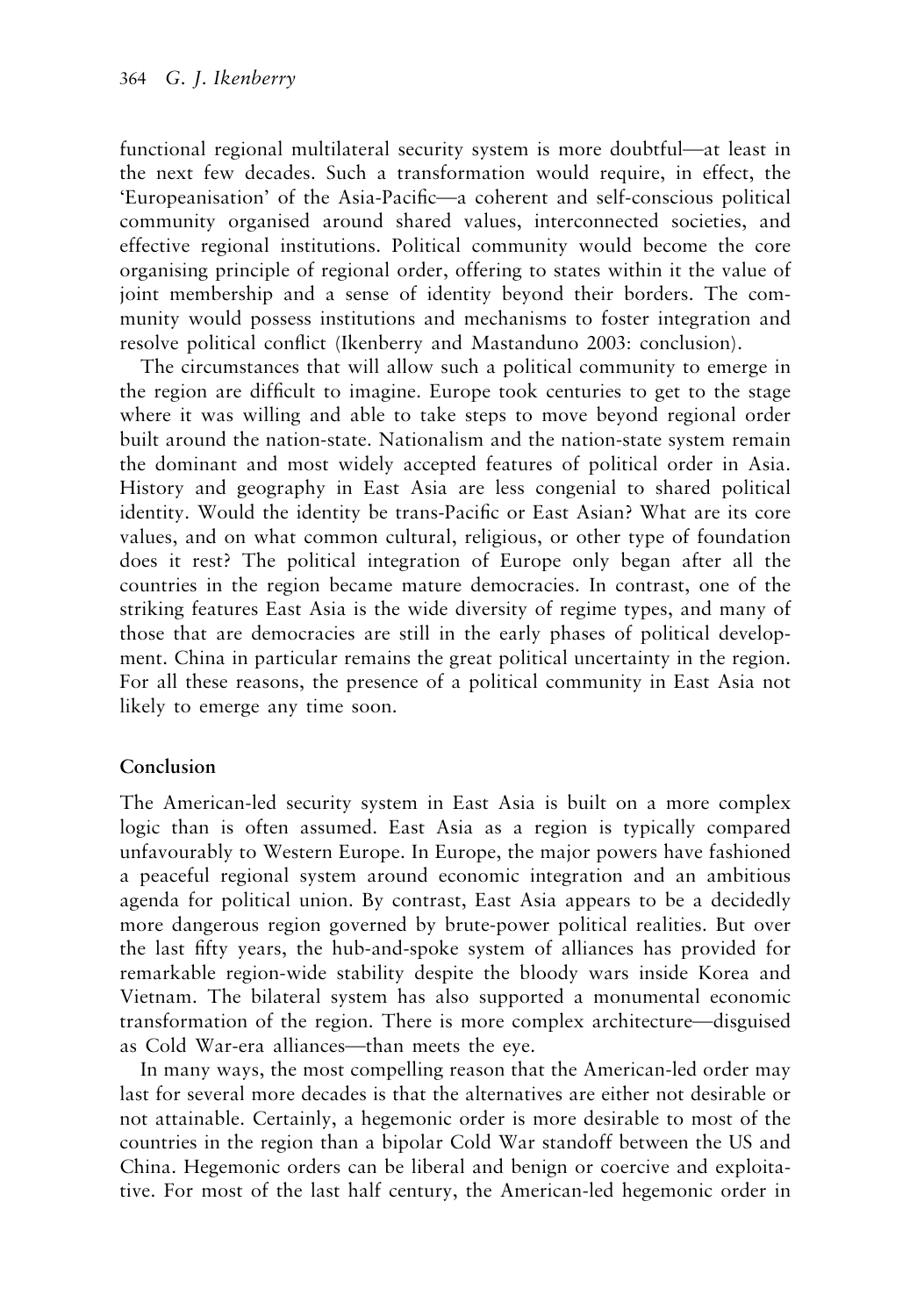*the region has been relatively 'user friendly' to allied states. It has given Japan and Korea security protection from and political access to the world's leading military power. Bilateral alliance partnership has also been associated with the unprecedented economic growth and transformation in the region. One can understand why China is not actively seeking to overturn the bilateral security architecture, particularly when this hub-and-spoke system allows Beijing to so easily fit into and operate within it. Open markets and a 'special relationship' with Washington is not a bad arrangement.*

*There are two ways that this long-standing order could come apart. One is the growing disjunction between where countries in the region see their security and their economic futures. Most countries in the region—including Japan and South Korea—increasingly see expansion in trade and investment coming from China not the US. Finding ways to take advantage of and protect against the Chinese boom is at the top of every government's foreign economic agenda. The slow expansion and redirection of commercial and financial ties will eventually also lead to changes in the politics and diplomacy of the region. At the same time, Japan and most of the other East Asian countries arrayed around China continue to see the United States as their indispensable security ally and protector. The question for the future is: can the region remain stable and coherent as the economic and security anchors of the region increasingly divide between Beijing and Washington? The underlying tensions and contradictions that are entailed in this situation will surely work to reshape the region over the long run.*

*The other possibility is a sudden retraction in America's commitment to the region. The United States might simply decide that it did not want to underwrite security in East Asia and this decision to 'abandon' its old allies would lead to a dramatic and far-reaching reshuffling of relations and the character of order. A massive terrorist attack on the US could radicalise domestic politics and trigger a wave of isolationism. Alternatively, it might happen in the wake of an economic crisis and fall in the American economy. Or the burdens of fighting wars in the Middle East—'imperial overstretch' could trigger strategic rethinking in Washington about its military presence in East Asia. Out of economic weakness and political exhaustion in the wake of World War II, Britain withdrew its security support of Greece and Turkey, and this fundamentally altered postwar world order—leading to the transfer of security leadership to the US. In any of the possible scenarios, the US would be forced to fundamentally reassess the political bargain it has offered the region since the 1950s.*

*But scholars of international relations need to probe not only the sources of change in relations among states but also sources of continuity. East Asia has been remarkably durable as a political order for many decades. No doubt change is coming. But if it happens more slowly than observers think or if it is less radically different than anticipated, there is a logical explanation: the US-led regional order may be a historical accident but it seems to work.*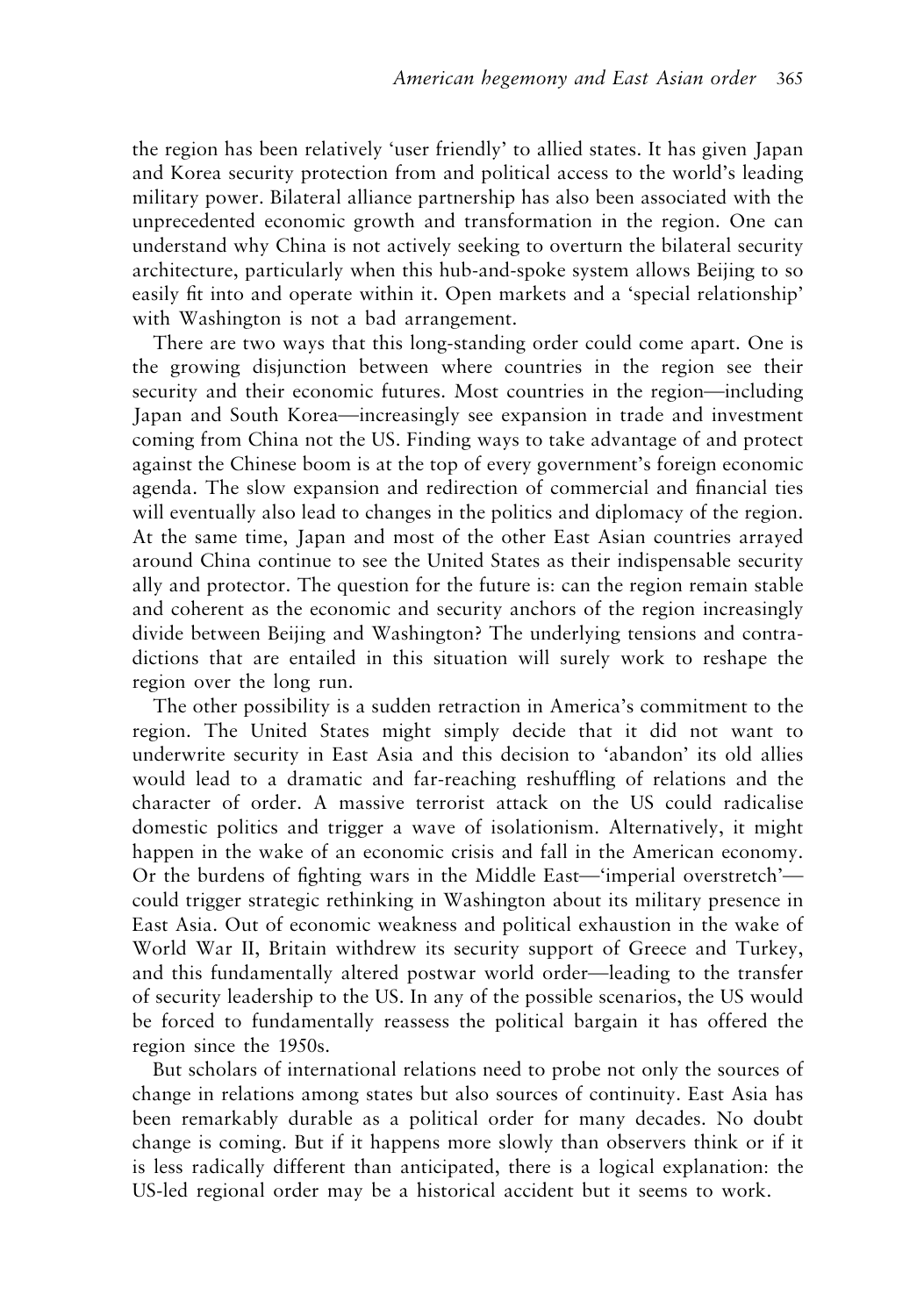#### *Notes*

- *1 I sketch this American hegemonic bargain in Ikenberry and Jitsuo Tsuchiyama (2002) and Ikenberry (2003).*
- *2 For discussions of America's divergent postwar institutional strategies in Europe and East Asia, see Grieco (1997).*
- *3 President George W. Bush reaffirmed America's role as a Pacific power in his speech before the Japanese Diet in February 2002. See Bumiller (2002).*
- *4 For discussions of 'hub-and-spoke' strategies of great power diplomacy, see Joffe (1995) and Ikenberry (2004).*
- *5 ASEAN plus 3 can be seen as precisely this sort of regional reaction to American preeminence.*
- *6 For descriptions of the new foreign policy thinking in the Bush administration, see Daalder and Lindsey (2003); and Hirsh (2003).*
- *7 For a discussion of Chinese regional hierarchy, see Kang (2003)*
- *8 Japan and South Korean trade with China is growing steadily. See Ward (2004).*

## *References*

- *Blair, Dennis C. and John T. Hanley, Jr., 2001, 'From Wheels to Webs: Reconstructing Asia-Pacific Security Arrangements,' Washington Quarterly, 24, No. 1, pp. 7–17.*
- *Bumiller, Elisabeth, 2002. 'Bush Affirms US Role in Asia in New 'Pacific Century,' The New York Times, 19 February.*
- *Daalder, Ivo and James Lindsey, 2003. America Unbound: The Bush Revolution in Foreign Policy (Washington, DC: The Brookings Institution).*
- *Duffield, John S., 2003. 'Asia-Pacific Institutions in Comparative Perspective,' in G. John Ikenberry and Michael Mastanduno, (eds), International Relations Theory and the Asia-Pacific (New York: Columbia University Press) pp. 243–70.*
- *Gilpin, Robert, 2000. The Challenge of Global Capitalism: The World Economy in the 21st Century (Princeton: Princeton University Press).*
- *Goldstein, Avery, 2003. 'An Emerging China's Emerging Grand Strategy: A Neo-Bismarckian Turn?' in Ikenberry and Mastanduno, (eds) International Relations Theory and the Asia-Pacific (New York: Columbia University Press).*
- *Grieco, Joseph, 1997. 'Systematic Sources of Variation in Regional Institutionalisation in Western Europe, East Asia and the Americas,' in Edward D. Mansfield and Helen Milner (eds), The Political Economy of Regionalism (New York: Columbia University Press) pp. 164–87.*
- *Hemmer, Christopher and Peter J. Katzenstein, 2002. 'Why is There No NATO in Asia? Collective Identity, Regionalism, and the Origins of Multilateralism,' International Organization, Vol. 56, No. 3, pp. 575–607.*
- *Hirsh, Michael , 2003. At War with Outselves: Why America Is Squandering its Chance to Build a Better World (New York: Oxford University Press).*
- *Ikenberry, G. John, 2001. After Victory: Institutions, Strategic Restraint and the Rebuilding of Order After Major War (Princeton: Princeton University Press).*
- *——. 2002. America Unrivaled: The Future of the Balance of Power (Ithaca: Cornell University Press).*
	- *——. 2003. 'America in East Asia: Power, Markets, and Grand Strategy,' in T. J. Pempel and Ellis Kraus (eds), Beyond Bilateralism: The Emerging East Asian Regionalism (Stanford: Stanford University Press).*
- *——. 2004. 'Ruling Unipolarity: American Power and Logics of International Order,' unpublished paper.*
- *Ikenberry, G. John and Michael Mastanduno, 2003. 'Conclusion: Images of Order in the*